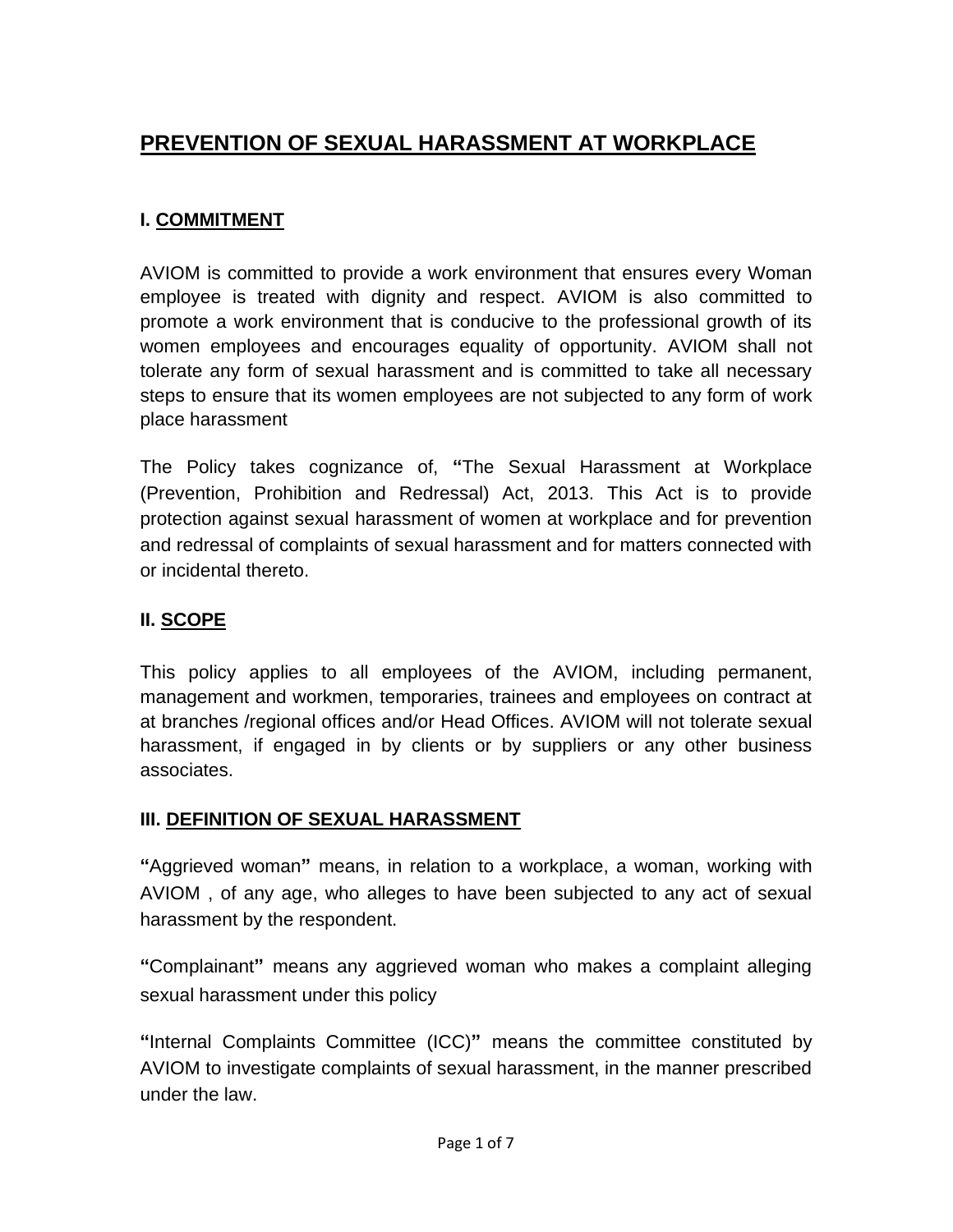**"**Local Complaints Committee (LCC)**"** means the committee constituted by AVIOM to investigate complaints of sexual harassment, at branches with staff of more than 10 employees, in the manner prescribed under the law.

**"**Respondent**"** means a person against whom a complaint of sexual harassment as set out in this policy has been made.

"Sexual Harassment" includes any one or more of the following unwelcome acts or behaviour (whether directly or by implication) namely:--

- **I.** physical contact and advances; or
- **II.** a demand or request for sexual favours; or
- **III.** making sexually coloured remarks; or
- **IV.** showing pornography; or
- **V.** Teasing, voyeurism, innuendos and taunts, physical confinement and / or touching against one**'**s will and likely to intrude upon one**'**s privacy
- **VI.** any other implicit or explicit unwelcome physical, verbal or non-verbal conduct of sexual nature.

The following circumstances, among other circumstances, if it occurs or is present in relation to or connected with any act or behaviour of sexual harassment may amount to sexual harassment:

- **I.** Implied or explicit promise of preferential treatment in their employment; or
- **II.** Implied or explicit threat of detrimental treatment in their employment;

or

- **III.** Implied or explicit threat about their present or future employment status; or
- **IV.** Interferes with their work or creating an intimidating or offensive or hostile work environment for them; or
- **V.** Humiliating treatment likely to affect their health or safety.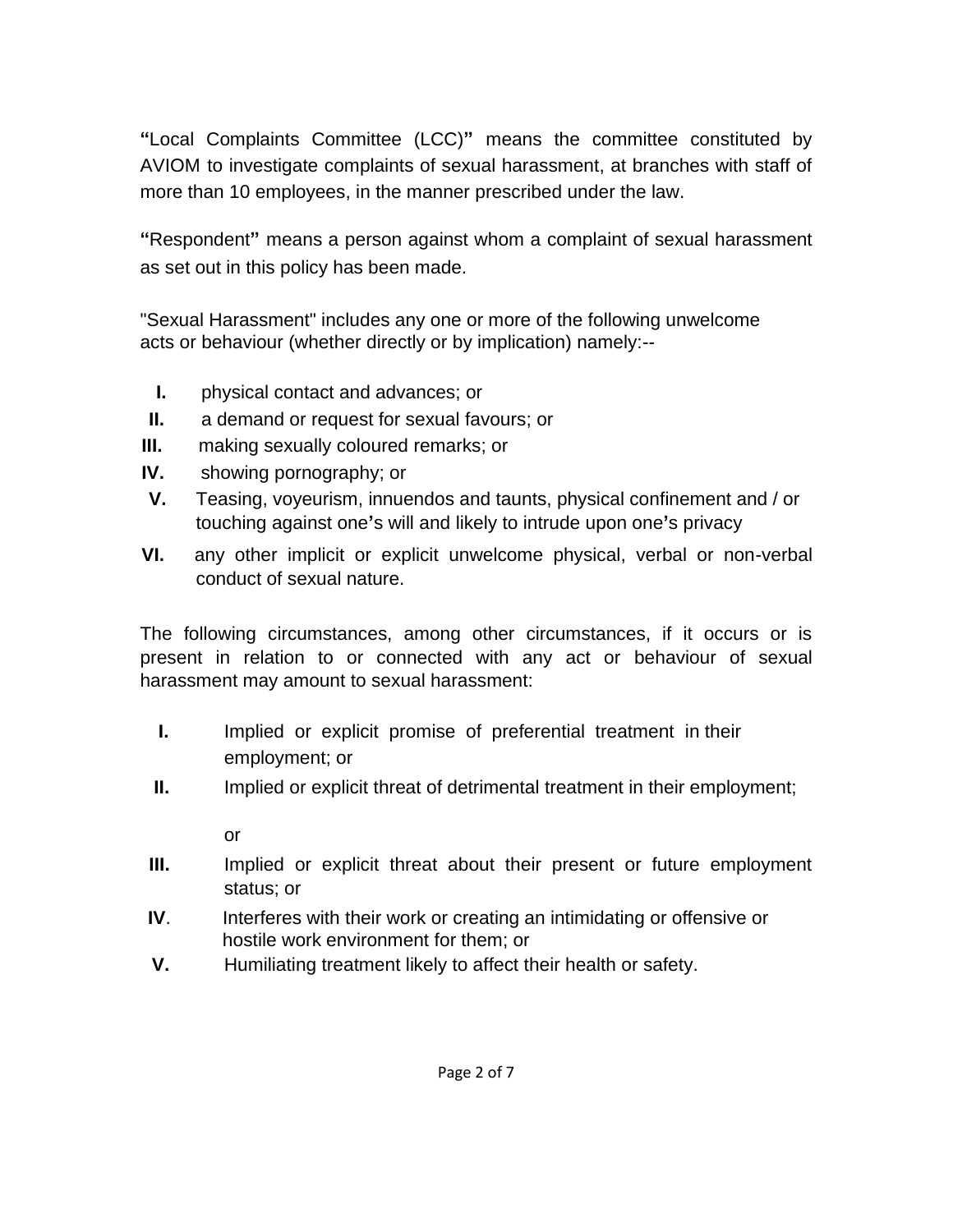# **IV. EMPLOYEES RESPONSIBILITIES REGARDING SEXUAL HARASSMENT**

- **I.** Employees should familiarize themselves completely with this policy as well as its contents.
- **II.** Cooperate with any measures introduced to promote equal opportunities.
- **III.** Make sure they understand and respect the sensitivities of co-workers and other people in the workplace.
- **IV**. Refrain from discriminatory, offensive or disrespectful behaviour, or any behaviour which is in contradiction to the letter or the spirit of this policy.
- **V.** Maintain confidentiality regarding any aspect of a complaint or an inquiry of which they may have information or may be included.

## **V. COMPLAINT MECHANISM**

Whether or not such conduct constitutes an offence under law or a breach of the service rules, an appropriate complaint mechanism in the form of **"**Internal Complaints Committee**" (ICC)** has been created in AVIOM for time bound redressal of the complaint made by the victim.

## **VI. INTERNAL COMPLAINTS COMMITTEE**

As mandated by the Act, AVIOM has constituted an ICC comprising of the members as required.

- a) The ICC shall be responsible for a fair and judicious enquiry into any complaint of sexual harassment in the workplace.
- b) A quorum of 3 members, including the Chairperson, is required to be present for the investigation proceedings to take place.
- c) The tenure of the ICC members shall be mutually agreed by board.

AVIOM has instituted a Internal Complaints Committee for redressal of sexual harassment complaint (made by the victim) and for ensuring time bound treatment of such complaints. Initially, and till further notice, the Internal Complaints Committee will comprise of the following five members out of which at least 2 members will be women: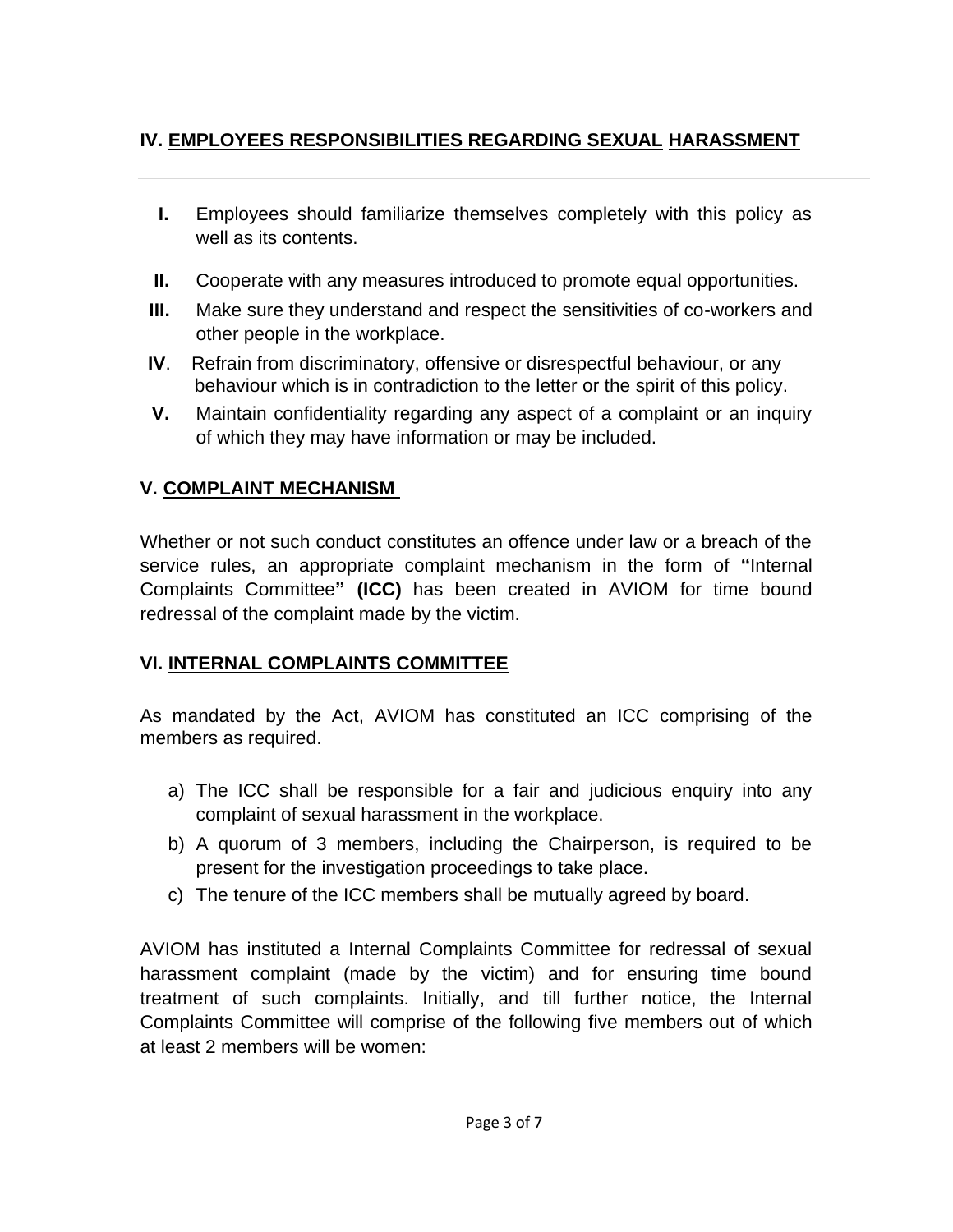| #              | Name of the Member   | Designation |
|----------------|----------------------|-------------|
|                | Ms Kaajal Aijaz Ilmi | Chairperson |
|                | Mr Shashi Chandra    | Member      |
| $\mathfrak{B}$ | Ms Divyani Chand     | Member      |
|                | Mr Vineet Ranjan     | Member      |

The Complaints Committee is responsible for:

- I. Investigating every formal written complaint of sexual harassment
- II. Taking appropriate remedial measures to respond to any substantiated allegations of sexual harassment
- III. Discouraging and preventing employment related sexual harassment

#### **VII. PROCEDURES FOR RESOLUTION, SETTLEMENT OR PROSECUTION OF ACTS OF SEXUAL HARASSMENT**

AVIOM is committed to providing a supportive environment in which to resolve concerns of sexual harassment as under:

## **A. Informal Resolution Options**

- i. When an incident of sexual harassment occurs, the victim of such conduct can communicate her disapproval and objections immediately to the harasser and request the harasser to behave decently.
- ii. If the harassment does not stop or if victim is not comfortable with addressing the harasser directly, she can bring her concern to the attention of the Internal Complaints Committee for redressal of her grievances by giving formal written complain. The Internal Complaints Committee will thereafter provide advice or extend support as requested and will undertake prompt investigation to resolve the matter.

Page 4 of 7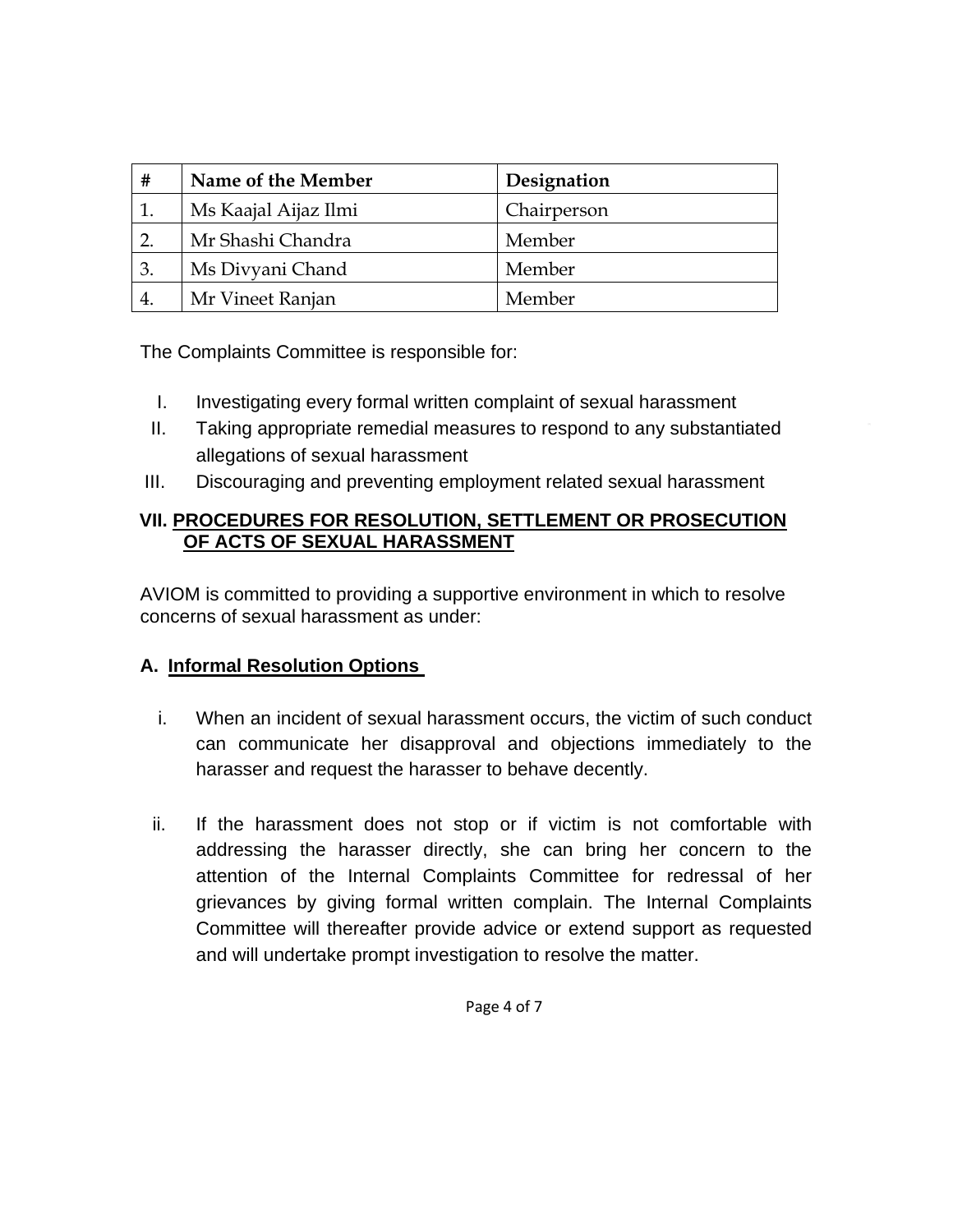# **B. Complaints**

- i. Any employee with a harassment concern, who is not comfortable with the informal resolution options or has exhausted such options, may make a formal complaint to the ICC constituted by the Management.
- ii. An aggrieved woman can make a complaint of sexual harassment in writing to ICC, within a period of three months from the date of incident or in case of series of incidents within a period of three months from the date of last incident. The ICC may for the reasons recorded in writing extend the time limit, if it is satisfied that the circumstances were such which prevented the aggrieved woman from filing the complaint within said period.
- iii. If aggrieved woman is not in a position to make a complaint, then some other individual, with written permission of ICC, may make a complaint on her behalf.
- iv. The Complainant shall submit three copies of complaint along with supporting documents and relevant details concerning the alleged incident(s), the name and details of respondent and name and address of witnesses, if any.
- v. The Committee will maintain the record of the complaints received by it and keep the contents confidential. However, it may use the information in discreet manner for investigation purposes.
- vi. The committee will hold a meeting with complainant within 7 days of receipt of complaint but in no way more than 10 days.
- vii. At the first meeting the complainant shall narrate her complaint to the Committee and may present additional corroborative evidence. In the event, the allegation does not fall under the purview of Sexual Harassment or the allegation does not mean an offence of Sexual Harassment, s/he will record this finding with reasons and communicate the same to the complainant. If the Internal Complaints Committee determines that the allegations constitute an act of sexual harassment, they will proceed to investigate the allegation.
- viii. Respondent shall be provided with the allegation against him in advance. Thereafter, the respondent shall be called for a hearing where an opportunity shall be given to him for an explanation.
	- ix. If the committee deems that the complaint has merits and the explanation provided by respondent is not sufficient then they will conduct an enquiry.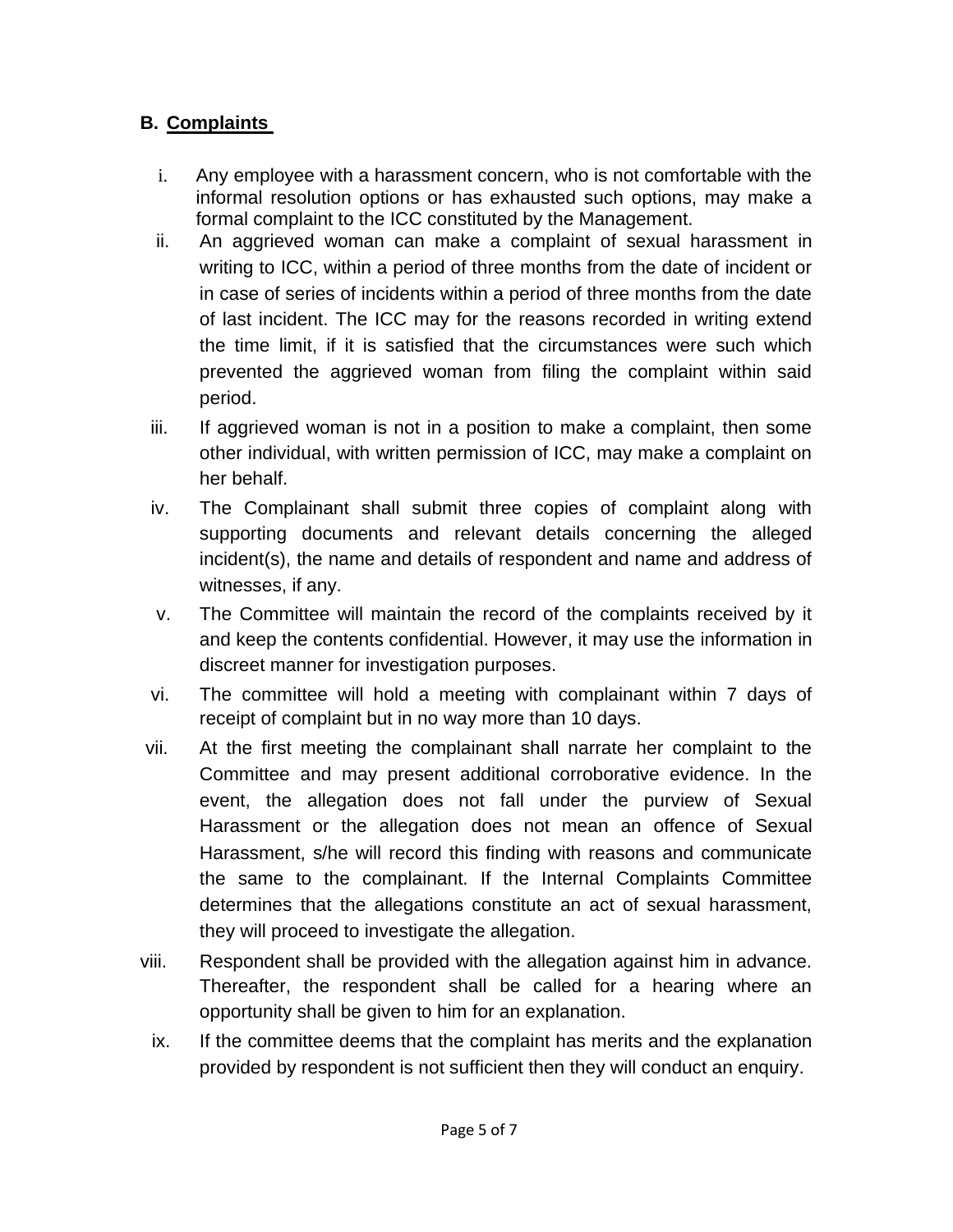- x. The findings of enquiry shall be shared with respondent and opportunity shall be provided to him for a rebuttal.
- xi. After rebuttal, ICC shall arrive at the decision. If complaint is found to be frivolous / vexatious then committee shall recommend to Management to take decision on the appropriate disciplinary action.
- xii. Further, if ICC find merit in the complaint then committee shall recommend to Management to take decision on the appropriate disciplinary action. Where conduct on the part of the respondent amounts to a specific offence under the law, AVIOM shall initiate appropriate action in accordance with law by making a complaint with the appropriate authority.
- xiii. The Management will ensure corrective action on the recommendations of ICC and will keep the complainant informed of the same.
- xiv. Corrective action may include any of the following:
	- ➢ Formal apology
	- ➢ Counseling
	- $\triangleright$  Written warning to the perpetrator and a copy of it maintained in the employee**'**s file
	- ➢ Change of work assignment / transfer for either the perpetrator or the victim
	- ➢ Suspension or termination of services of the employee found guilty of the offence

## **VIII. CONFIDENTIALITY**

AVIOM understands that it is difficult for the victim to come forward with a complaint of sexual harassment and recognizes the victim**'**s interest in keeping the matter confidential. To protect the interests of the victim, the accused person and others who may report incidents of sexual harassment, confidentiality will be maintained throughout any investigatory process to the extent practicable and appropriate under the circumstances.

#### **IX. ACCESS TO REPORTS AND DOCUMENTS**

All records of complaints, including contents of meetings, results of investigations and other relevant material will be kept confidential by AVIOM except where disclosure is required under disciplinary or other remedial processes. And all records and documents shall be kept under the authority of person, authorised by the Board with regard to this.